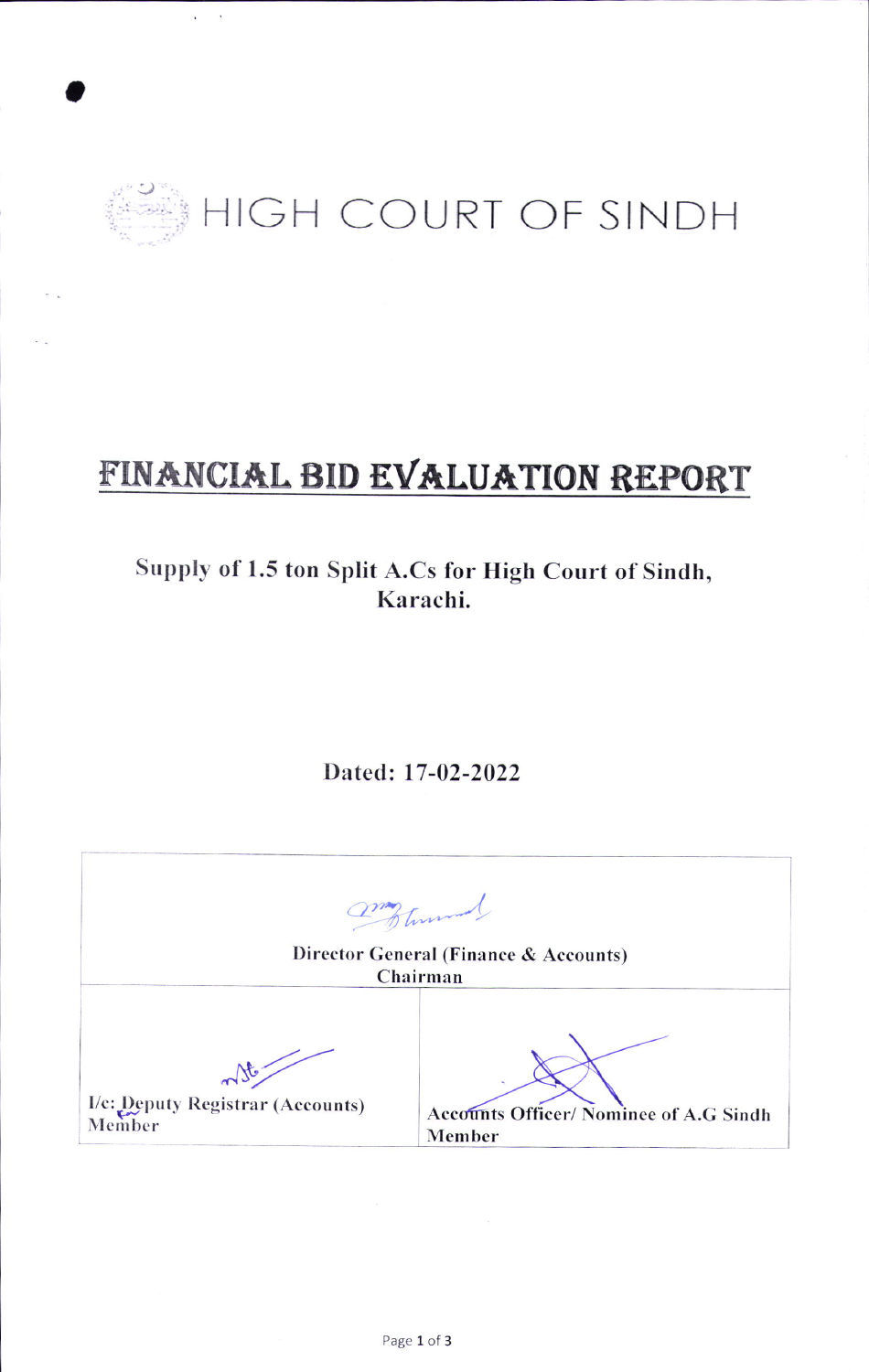### Contents

o

 $\mathbf{z}_{\rm{max}}$ 

 $\epsilon_{\rm{in}}$